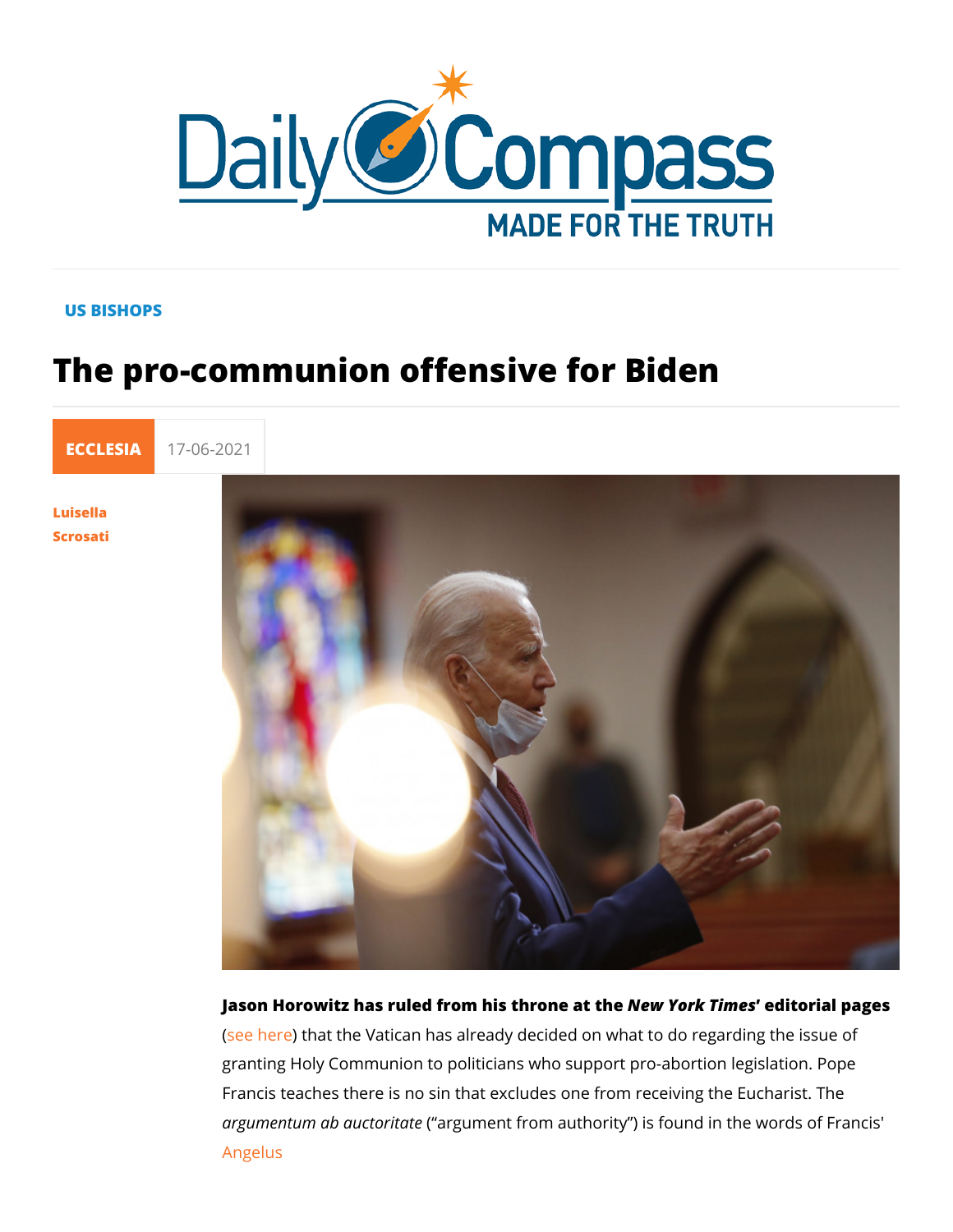of last 6 June: When we receive the Eucharist, Jeskinsod ases the us; he knows we are sinners; and he knows we make many mist give up on joining his life to ours. He knows that we need it, b the reward of saintsheBhroe, aid of sinThheirs is why he exhorts us: Do afraid ake and eat the truth be said, this is a common refrain o [her](http://magister.blogautore.espresso.repubblica.it/2017/02/03/on-the-medicine-for-sinners-the-conflicting-prescriptions-of-ratzinger-and-bergoglio/)e But having brought up this issue once again on the Solen and just as debate by the United States Conference of Catholi on it, was particularly "providential" for Horowitz.

Horowitz ports The Vatican has warned conservative American b brakes on their push to deny communion to politicians support including President Biden, a faithful churchgoer and the first I the Oval Office in 60 years. However, the New York Time s ad remarkably public stop sign from Rome, the American bishops anyway and are expected to force a debate on the communion meeting that starts on Wednesday (today).

Apart from the questionable, but still generic, statementhiby Po authoritative signals came from the ever-present Fr. Antonio S Ladaria. Ladaria, as Prefect of the Congregation for the Doctr message that was, at the very least, vague. His words came in in which he limited himself to giving procedural indicadions to [her](https://lanuovabq.it/it/comunione-ai-politici-pro-aborto-a-roma-ce-pilato)e and then pivoted, while vociferously distancing himself fr XVI's official position on the specific nature of the  $e^{\frac{1}{12}}$ 

Fr. Spadaro, editor-in $L$  a h $\mathbb G$  is we fattolican the other hand, took on journalistic world: The concern in the Vatican is not to use ad political weaponateh The New York Times immediately latched o outlined the framework in which the controversy should be edit Horowitz writes: Some leading bishops, whose priorities are c President Donald J. Trump, now want to reassert the centrality in the Catholic faith and lay down a hard line . But the dignity necessity not to scandalise the faithful, in truth, is a mere pre Times. These conservative Catholic bishops, according to Horo Trump they won t even hold back so as not to shatter the faca highlight the political polarisation within the American church historians consider a dangerous precedent for bishops confer They seem worried that for some reason even in other countrie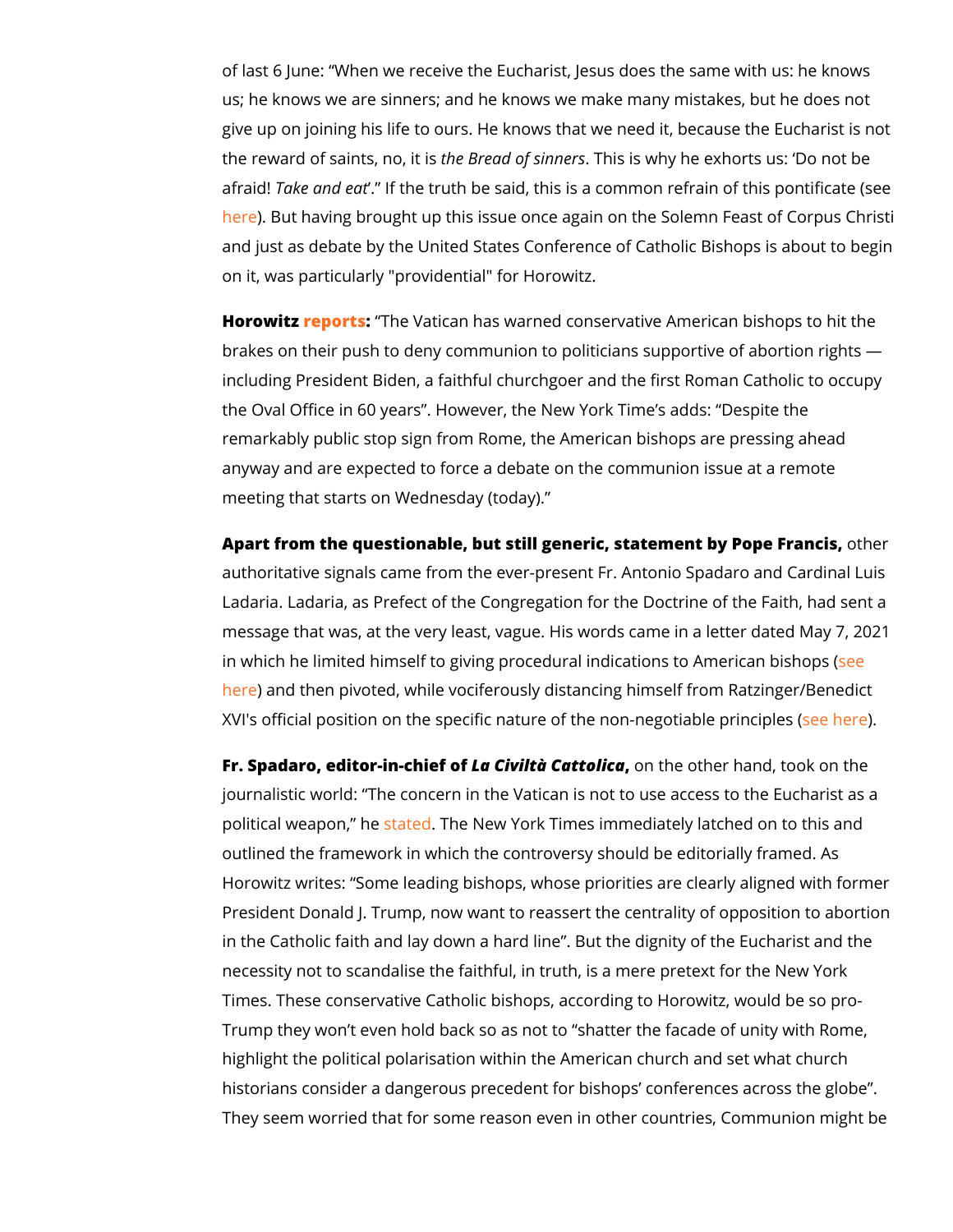denied for just a simple abortion ... Paradoxically, they critici Eucharist being made a political question, when their "motivat political nature.

The Italian daily iere della forma its perspedeiovieded to venture down that it is a metallical to a control of sacramental and canonical paths by hastily dismissing Canon ! elastic enough to allow for different interpretations over time. Gian Guido Vecchi overlooks the fact that the Canon is quite p utmost clarity the categories of persons who cannot be admitted anyone who is sufbejreeontd tace senteemtsiare laant ale sententiae excommunication or interdiction. Canon 915 also includes thos persevere in grave and manifest sin. Here we have two adject say it all. While it may not be immediately clear that a politici abortion through legislation falls into the cate geotraye osferhit**es** beimade excommunication, as stated in Canon 1398, there is no doubt t the category of those who are in a situation of grave and mani

As the then-Prefect of the CDF, Cardinal Joseph Rmathziisn gleum, eex 2004 emorand Whorthiness to Receive Holy Communicamed General addressed to Cardinal Theodore E. McCarrick and Archbishop ' respectively the former Archbishop of Washington and Preside Conference of Catholic Bishops: Regarding the grave sin of a when a person s formal cooperation becomes manifest (unders Catholic politician, as his consistently campaigning and voting and euthanasia laws), his Pastor should meet with him, instrud Church s teaching, informing him that he is not to present him until he brings to an end the objective situation of sin, and wa otherwise be denied the Eucharist. Furthermore: When these have not had their effect or in which they were not possible, question, with obstinate persistence, still presents himself to the minister of Holy Communion must refuse to distribute it ( Legislative Texts Declaration "Holy Communion and Divorced, Catholics" [2002], nos. 3-4).

These are very clear and preciseHionwdee overlight . Vecchi s opinion, the Magisterium of the Church changes and evolves over time superseded by profound theological and canonical articulatior Who am I? I am a sinner whom the Lord has looked upon; or such as those found in FranAcminsolrienLcayeetllincians a question of integ